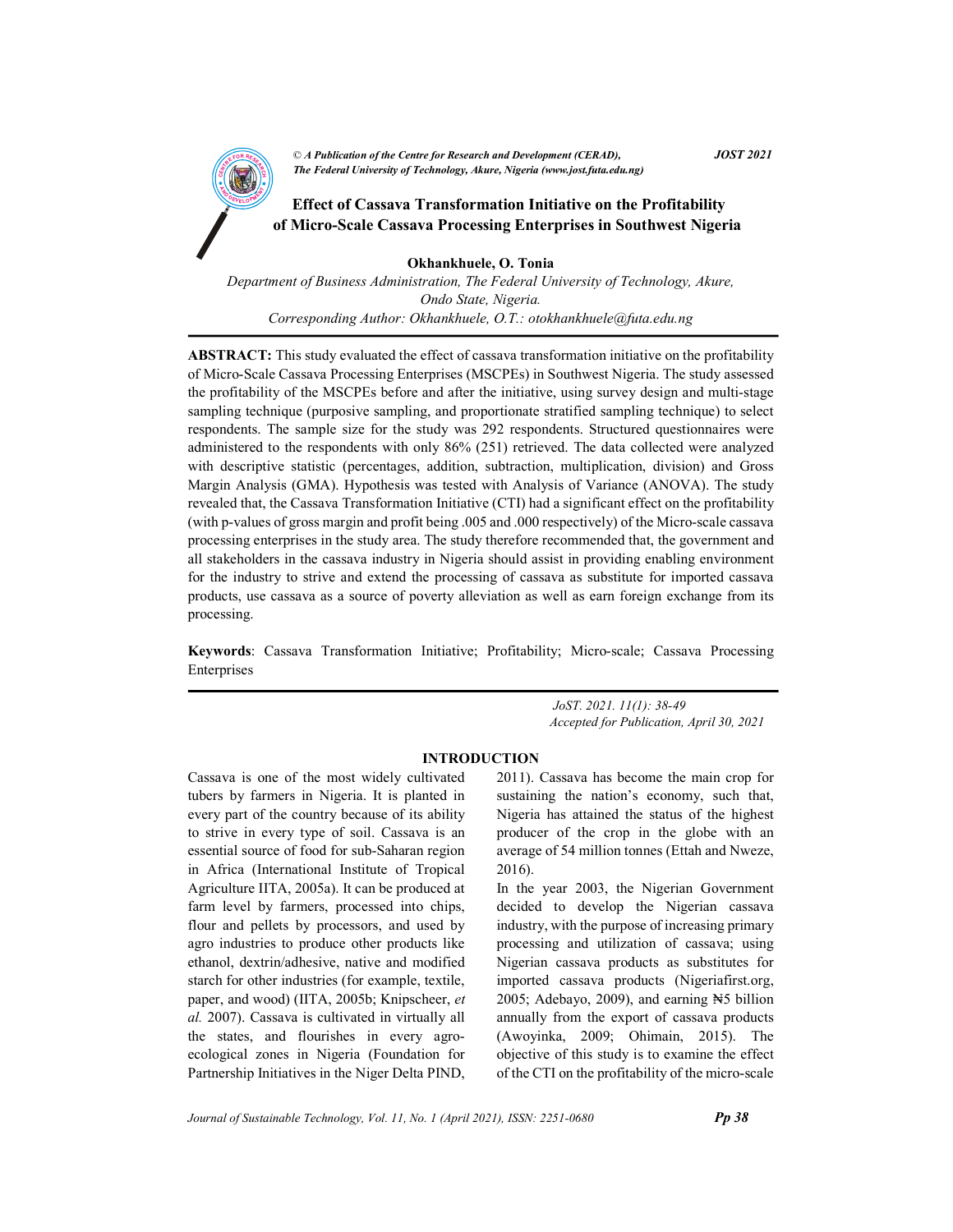cassava processing enterprises in Southwest Nigeria. There are few studies on the effect of the CTI on the profitability of the micro-scale cassava processing enterprises in Nigeria. This study proposes to contribute to the existing literature on the effect of cassava transformation initiative on the profitability of micro-scale cassava processing enterprises.

The Cassava Transformation Initiative that was established by the Nigerian government in 2003, was intended to develop the Nigerian cassava production and processing industry. While some authors agreed that the initiative aided the development of the cassava production and processing industry (Foundation for Partnership Initiatives in the Niger Delta (PIND), 2011; Sanni, Onadipe, Ilona, Mussagy, Abass, and Dixon, 2009), some other authors concluded that the initiative had a little or no effect on the enhancement of the cassava production and processing industry (Olokunle, 2016). The intention of this study therefore, is to assess the effect of the initiative on the profitability of the micro-scale cassava processing enterprises in Southwest Nigeria.

#### LITERATURE REVIEW

# Empirical studies on profitability of smallscale cassava farmers and processors in Nigeria

Adeyemo, Oke and Akinola (2010) carried out a study on economic efficiency of small-scale farmers in Ogun State, Nigeria. Data gathered were analysed with descriptive statistics, budgetary technique and the stochastic frontier analysis. The result revealed that, the gross margin and profit of the farmers was N105, 775 and N95.738.10 respectively. Cost ratio (1.8) and percentage profit (80%). The authors further established that, the total variable cost and labour costs were 91.6% and 68.2% of the total cost respectively, while the return to scale was 1.024. They concluded by saying that, cassava farming in the study area is profitable. Similarly, Ijigbade, Fatuase and Omisope (2014)'s study on conduct and profitability of garri production for increased food security in Ondo State, Nigeria, used descriptive statistics, profitability analysis and multiple regression model to analyze data collected. The result revealed that garri production was a profitable enterprise given a gross margin and profit of N24,582.18 and N16,582.18 per garri processing cycle (a week) respectively, benefit cost ratio of 1.33 and profitability ratio of 0.33. Moreover, Fefa, Obute and Ucherwuhe (2012)'s study, on cassava processing technology adoption and poverty reduction among operators in Benue State, Nigeria, used descriptive statistic (frequency counts, tables, charts, percentages and means) and budgetary analysis of profitability to analyze collected data. The study disclosed that, the processors' Total revenue was N398,063.97, total cost was N145,948.40 and total variable cost was N114,234.32. Profit (Total Revenue – Total Cost) was N252,115.57, Gross Margin (Total Revenue – Total Variable Cost was N283,829.65. Also, their Cost-Benefit Ratio (Total Revenue/Total Cost, was 2.73, (meaning for every N1 invested by the processors, the processors earn N2.73 as revenue, and gain N1.73 each and their rate of return was 2.48. This again means that, a unit cost of production of cassava output, would result to more than two times gain. TVC ((N114,234.32) (78%)) formed the bulk of total cost.

Furthermore, Odediran and Ojebiyi (2017)'s study on cassava processors' willingness to utilize cassava peel for mushroom production in Southwest, Nigeria, affirmed that, a lot of cassava processors in Southwest, Nigeria, gained 65 kobo for every one naira invested in cassava processing. Okpeke and Onyeagocha (2015)'s revealed that, for every one naira invested in the processing of cassava, into garri in Isoko North Local Government Area of Delta State, analysed their data with descriptive statistic (mean, frequency distribution, percentages) and inferential statistics (gross margin and regression analysis). The result revealed that, the projected annual total revenue of the processors was N610,000, total variable costs was N370,000 and the gross margin was N240,000 per annum. The study further revealed that, for every one naira invested in the processing of cassava, in the study area, the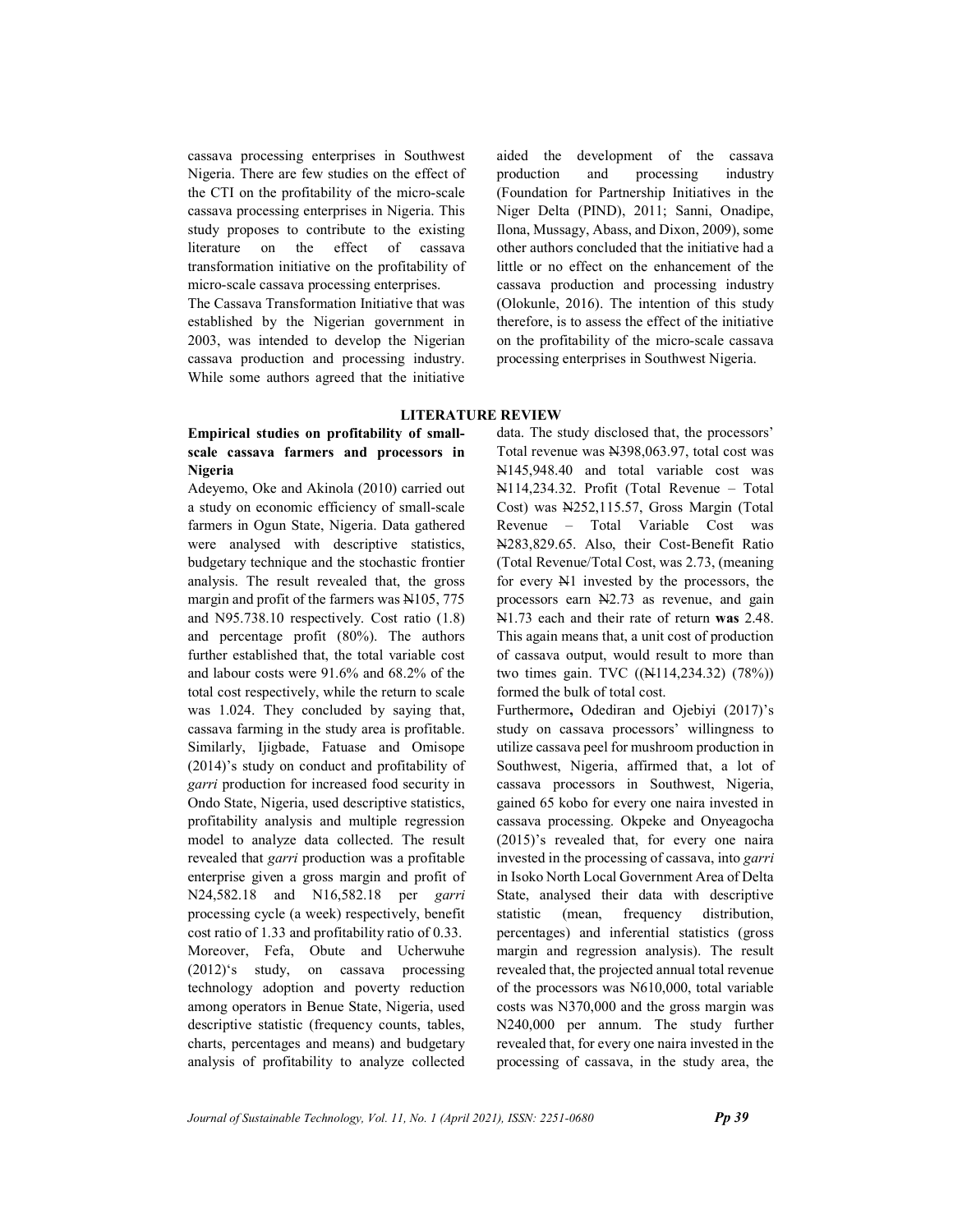farmer gained 65 kobo. Erhabor, Emokaro and Abiola (2004), in their study carried out in Egor and Oredo Local Government Area of Edo State concluded that, the gross margin of the respondents in the area was N12,900 and the return per naira invested was N1.08 for garri and starch production, while Egor obtained higher values of N17,250 and N1.56 respectively. While Emokaro, Iluobe, and Alufohai (2008)'s study disclosed that, a gross margin of N211,275 in one Month in the peak season of cassava processing, can be obtained if regular supply of raw cassava tubers are readily available for production in the market.

In addition, Ettah and Angba (2016)'s study on analysis of cost and returns among cassava farmers in Cross River State, Nigeria, analyzed data gathered for the study with descriptive statistic (frequency, mean, percentage) and inferential statistic (gross margin analysis). The result revealed that the Total variable cost for the cassava farmers was  $\mathbb{N}113,554.99$ , while Total revenue and gross margin were estimated at ₦251,424.80 and ₦137,869.81 respectively during the period of production. Also, return on naira invested was ₦1.41 which means that for every ₦1 invested the farmers will realize a profit of ₦ 0.41. Furthermore, Olokunle (2016)'s study on socio-economic determinants and profitability of cassava production in Nigeria, disclosed that, the rates of returns on cassava production in Nigeria was 55 per cent. This means that for every one naira (100 kobo) invested in cassava production is a net profit of 55 kobo. Also, Muhammad-Lawal, Omotesho and Oyedemi (2013) on an assessment of the economics of cassava processing in Kwara State, Nigeria, confirmed that, the return on investment of garri processing in Kwara State was 30.88%, while Oluwasola (2010) disclosed that, the internal rate of return to cassava enterprise in Oyo State was 1.84.

#### Gross Margin (GM)

Gross Margin (GM) was defined by Olukosi and Erhabor (2005) as the difference between

the Gross Farm Income (GFI) and the Total Variable Cost (TVC). It is the disparity between revenue and cost of goods sold, divided by revenue, represented in percentage. However, it is usually, calculated as the selling price of an item, minus the cost of goods sold (Farris and Bendle, 2012). Gross Margin is used to measure profitability, with the supposition that Fixed Cost (FC) is insignificant, like the situation with the processing of cassava, which is typically carried out in small-scale (Olukosi and Erhabor, 2005; Arene, 2006).

Furthermore, there is a presumption that, analysis is carried out within a short period of time (Olukosi & Erhabor, 2005). Olukosi and Ogungbile (2005) and Olukosi and Isitor (1990) defined Variable Costs (VC) as the costs that change along with production output. Spurlock and Gills (1997) referred to variable costs as the costs managers can control in the short run, and those costs and that increase along with total planned production. While Fixed costs (FC) are the costs that do not change along with production output (like land, rent among others).

Total Cost (TC) is the addition of Total Fixed Cost (TFC) and Total Variable Cost (TVC), while profit is Total Revenue (TR) minus TC. Kotler and Armstrong (2010) defined marketing as "the process by which companies create value for customers and build strong customer relationships in order to capture value from customers in return". It is important that cassava processors understand the needs and wants of their national and international customers and potential customers, develop the products that can satisfy these needs and wants, and supply these products to the customers in exchange for local and foreign currency. The reliability of the research instrument was carried out with Cronbach's Alpha, and the Cronbach's Alpha coefficient was 0.798. This indicates that the result is high and the instrument is suitable for social science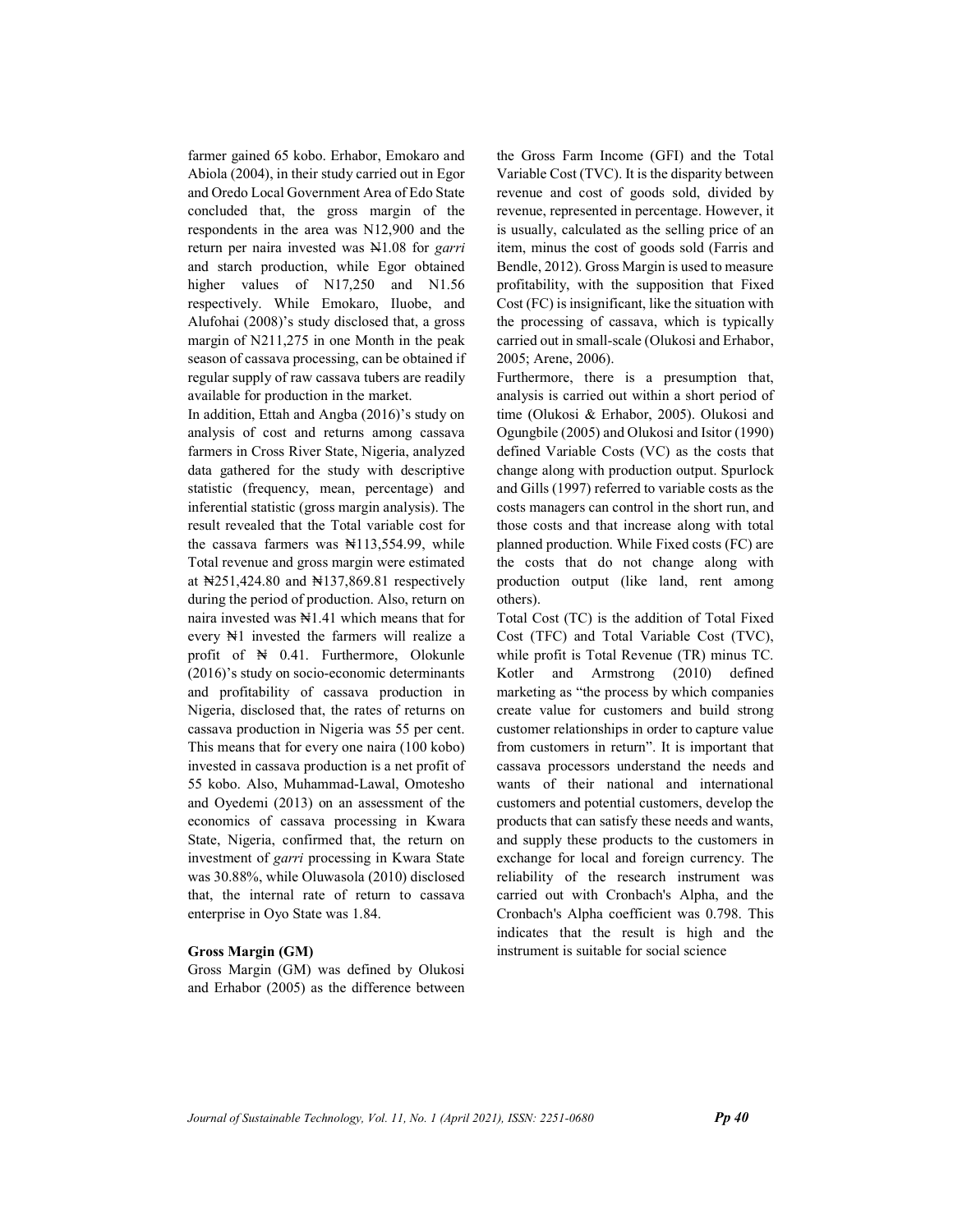## METHODOLOGY

#### Study Area

The study was carried out in Southwest, one of the six geopolitical zones in Nigeria. The zone is the home of the Yoruba people (Ogundele, 2007), whose occupation is farming (National Population Census NPC, 2006). The zone comprises six states. These states are: Lagos, Oyo, Ekiti, Ondo, Ogun and Osun. Its total land area is 77,818 km2, and its population is 27,581,992 (National Population Census (NPC), 2006). Also, the zone is bordered by Kogi and Kwara states in the North, Gulf of Guinea in the South, Republic of Benin in the West, and Edo and Delta states in the East. The zone is in-between longitude 2°311 and 6°001 East and Latitude 6°211 and 8° 371 North (Agboola, 1979). The area is made up of two seasons (wet and dry seasons), and its vegetation consist of fresh water swamp and mangrove forest at the belt. The zone has a good climate for cultivating cassava, maize, yam, and among other, (National Population Census NPC, 2006).



Figure 1: Map of Nigeria, showing six States in Southwestern Nigeria

## Method

The sampling technique used for this study is multistage sampling. Southwest zone in Nigeria was selected via purposive sampling, since the zone was acknowledged by Food and Agriculture Organization FAO (2005), as one of the cassava growing zones in Nigeria. Ekiti, Ogun, Lagos, Ondo, Osun and Oyo states make up the zone. Purposive sampling technique was also used to select the micro-scale cassava processing enterprises that benefited from the Presidential Cassava Transformation Initiative, and registered with Agricultural Development Projects (ADPs), an agricultural extension services of each of the states. This institution was one of the Nigerian Government's Agricultural Institution that implemented the initiative in every state in Nigeria. The population for the study was 1,083 micro scale cassava enterprises (Ekiti, 104, Lagos, 93, Ogun, 119, Ondo, 226, Osun, 226 and Oyo, 315). Since the number of beneficiaries from each state varied, proportionate stratified sampling technique was used to select 27% of beneficiaries from each state. A number of 292 cassava micro-scale enterprises in the study area formed the sample size (Ekiti, 28, Lagos, 25, Ogun, 32, Ondo, 61, Osun, 61 and Oyo, 85). Structured copies of questionnaire were used to gather data from the respondents, with the support from trained research assistants/extension agents, and youth leaders (members of the communities). However, 251 (86% response rate) of the questionnaires were retrieved. Descriptive statistic (percentages and mean score) and Gross Margin Analysis (GMA) were used to analyze the data retrieved, while hypothesis of the study was tested with Analysis of Variance (ANOVA). Reliability test was also carried out with Cronbach test. The statistical analysis was done with use of the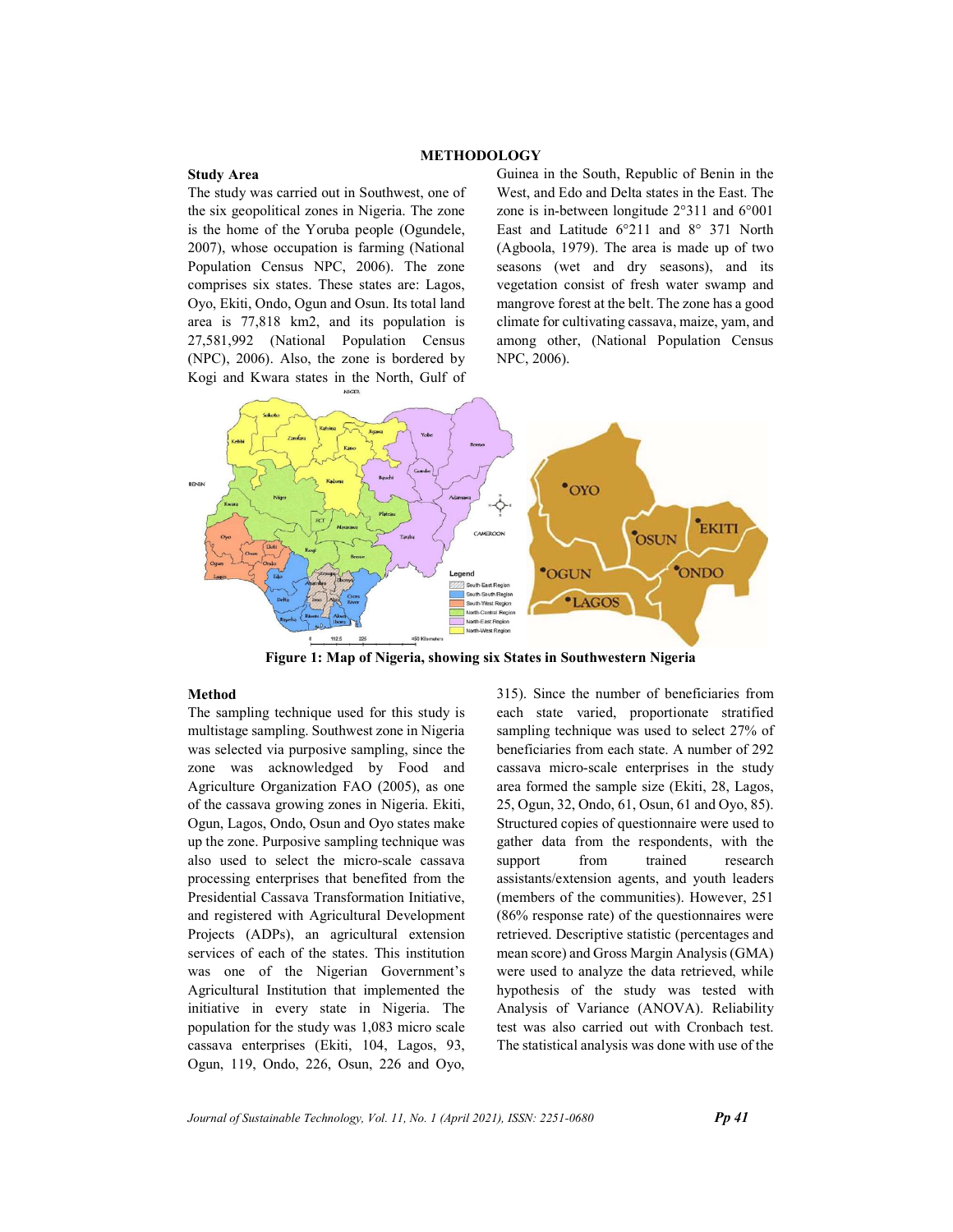Statistical Package for Social Sciences (SPSS), version 21.

#### Model Specification Gross Margin Analysis (GMA)

Gross Margin Analysis formula was adapted from Owombo, et al. (2012) to determine the effect of the Federal Government of Nigeria's cassava transformation initiative on the level of performance (profit and profit margin) of the Micro-Scale cassava processing enterprises in South-west Nigeria, by comparing the profitability of the enterprises before with the profitability of the enterprises, after the initiative. Gross Margin Analysis was represented by G.M = G.I – TVC ……………. (1) Where:  $G.M = Gross margin$  $G.I = Gross$  sales or income (Gross sales was used in this study) TVC = Total Variable Cost. Profit  $(\pi)$  = Total Revenue (TR) - Total Cost (TC) …...……...(2) Benefit Cost Ratio =  $TR - TC$  …….(3) Profitability Ratio = Profit/TC ..…..(4) Rate of Return = GM/TVC ..….…...(5)

## RESULTS AND DISCUSSION

## Socio-economic Characteristics of the beneficiaries of the Cassava Transformation Initiative

Table 1 revealed that, 22(8.8%) of the beneficiaries were from Ekiti State, 24(9.6%) from Lagos State, 26(10.4%) from Ogun State, 60(23.9%) from Ondo State, 49(19.5%) from Osun State, and 70(27.9%) from Oyo State. This implies that the selected beneficiaries spread across the six states. Also, the male respondents made up 25.9% (65) of the beneficiaries, while the female made up 74.1% (186). This implies that the female respondents were more than the male respondents. Nevertheless, this did not have any significant effect on the results because the respondents were randomly selected. However, it shows that the female gender, partake in cassava processing more than their male counterparts. This result is in line with that of Okpeke and Onyeagocha (2015)'s study on analysis of processing cassava tubers into garri in Isoko North Local Government Area of Delta State, Nigeria, in which it was concluded that, 95% of the respondents were females. Also, Muhammad-Lawal, Omotesho, and Oyedemi (2013)'s study, on assessment of the economics of cassava processing in Kwara State, Nigeria in which it was established that, 88.1% of the respondents were female. Furthermore, Oluwasola (2010)'s study on stimulating rural employment and income for cassava (Manihot sp.) processing farming households in Oyo State, Nigeria, disclosed that, women comprised 90% of processors in the study area. Also, 241(96%) of the beneficiaries were Nigerians, 4% (10) were non-Nigerians.

Furthermore, the beneficiaries within the age group 20-29 years were 1.6 % (4), those within age group 30-39 years, 8.0% (20), 40-49 years 42.6% (107), 50-59 years 29.1% (73), and 60 years and above were 18.7% (47). This result shows that, a lot of the beneficiaries of the initiative were between 40-49 years of age, and they were energetic and could participate actively in cassava processing. This result is similar to those of Odediran and Ojebiyi (2017) on cassava processors' willingness to utilize cassava peel for mushroom production in Southwest, Nigeria, which revealed that, majority of cassava processors in Southwest Nigeria were within the ages of 41 to 60 years. Also, Muhammad-Lawal et al. (2013), disclosed that a lot of cassava processors in Kwara State, Nigeria, were between 40-59 years. However, this study is not in agreement with that of Muhammad-Lawal, Omotesho, and Oyedemi (2013), which concluded that, the cassava processors in Kwara state, had an average age of 32 years. Also, Oluwasola (2010) disclosed that, the mean age of cassava processing households in Oyo State was 36 years.

In addition, 31.9% (80) of the beneficiaries had Primary School Certificate, 17.9% (45) had Secondary/O' Level, 8% (20) had Vocational/Technical education, 7.2% (18) had Polytechnic/University education, while 35%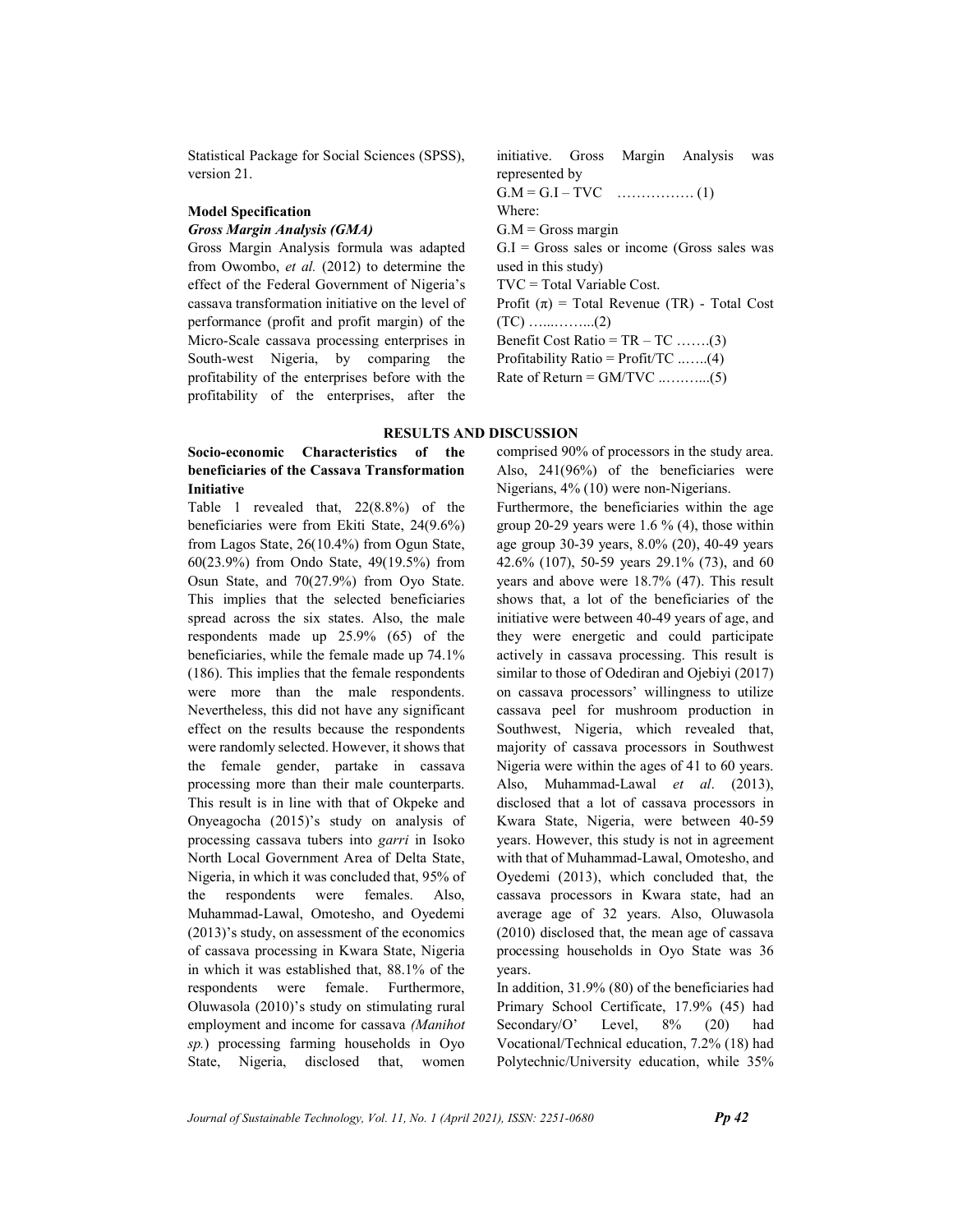(88) were not educated. This implies that, a lot of the beneficiaries had either Primary School Certificate or were not educated. This result is similar to that of Oluwasola (2010)'s study on stimulating rural employment and income for cassava (Manihot sp.) processing farming households in Oyo State, Nigeria, which revealed that, over 80% of cassava processors in the study area, did not study beyond primary school level.

Table 1: Distribution of Socio-economic Characteristics of Beneficiaries

| Personal                      | Freq.          | $\frac{0}{0}$ |
|-------------------------------|----------------|---------------|
| <b>Characteristics</b>        |                |               |
| <b>Beneficiaries Location</b> |                |               |
| Ekiti                         | 22             | 8.8           |
| Lagos                         | 24             | 9.6           |
| Ogun                          | 26             | 10.4          |
| Ondo                          | 60             | 23.9          |
| Osun                          | 49             | 19.5          |
| Oyo                           | 70             | 27.9          |
| Gender                        |                |               |
| Male                          | 65             | 25.9          |
| Female                        | 186            | 74.1          |
| <b>Nationality</b>            |                |               |
| Nigerian                      | 241            | 96.0          |
| Others                        | 10             | 4.0           |
| <b>AGE</b>                    |                |               |
| 20-29                         | $\overline{4}$ | 1.6           |
| 30-39                         | 20             | 8.0           |
| 40-49                         | 107            | 42.6          |
| 50-59                         | 73             | 29.1          |
| Above 60                      | 47             | 18.7          |
| <b>Education</b>              |                |               |
| Primary School Cert           | 80             | 31.9          |
| Secondary/O' Level            | 45             | 17.9          |
| Vocational/Technical          | 20             | 8             |
| Polytechnic/University        | 18             | 7.2           |
| Not Educated                  | 88             | 35            |
| <b>Years of Experience</b>    |                |               |
| $1 - 10$                      | 53             | 21.1          |
| $11-20$                       | 148            | 59.0          |
| $21 - 30$                     | 38             | 34            |
| $31 - 40$                     | 8              | 3.2           |
| Above 40                      | 4              | 1.6           |

Once more, 21.1% (53) of the beneficiaries had 1-10 years of experience, 59.0% (148) had 11- 20 years of experience, 34% (38), 21-30 years, 3.2% (8) had 31-40 years and 1.6% (4) had above 40 years of experience. These years of experience assisted the beneficiaries to give useful information on the trade. This finding is not far from that of Ijigbade et al. (2014)'s study on conduct and profitability of Garri production for increased food security in Ondo State, Nigeria, where it was disclosed that, 64% of cassava processors in Kwara State, had between 11 and 20 years of experience.

# Average Sales per Week in Naira (N), Total Variable Cost, Total Fixed Cost, Total Cost and Profit of the Micro-Scale cassava processing enterprises in the study area, before and after the FGCTI

Table 2 revealed that average sales per week in Naira (N), Total Variable Cost, Total Fixed Cost, and Total Cost of the Micro-Scale cassava processing enterprises in the study area, before and after the CTI. The figures on Table 3, were used to compute the profitability of the beneficiaries before and after the initiative, on Table 2. The fixed cost is made up of cost of equipment and implement (fryers, drums, cutlasses, knives, washing basins, rent and grating machine (was not applicable to all respondents), pressing machines and skillets). The variable cost was made up of (cost of raw materials, cost of transportation, labour cost, cost of peeling and washing cassava tubers, cost of grinding or cutting, cost of frying, charcoal, firewood, and diesel). Drying was mainly carried out on platforms or cemented ground without cost.

Source: Field Work 2018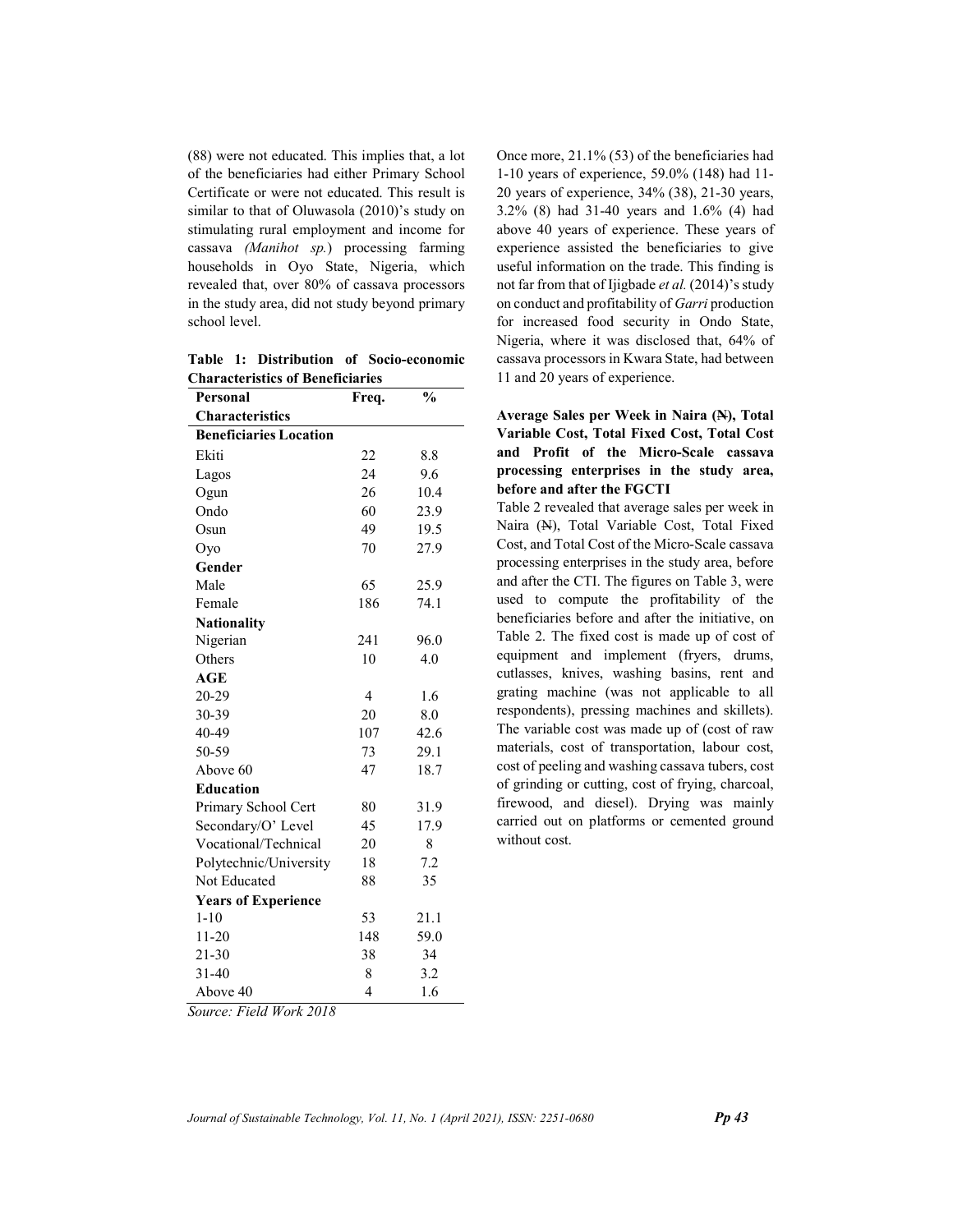Table 2: Distribution of Average Sales per Week in Naira (N), Total Variable Cost, Total Fixed Cost, Total Cost and Profit of the Micro-Scale cassava processing enterprises in the study area, before and after the Cassava Transformation Initiative

| <b>Before</b>              | Oyo       | Ogun      | Osun      | Ondo      | Lagos       | <b>Ekiti</b> |
|----------------------------|-----------|-----------|-----------|-----------|-------------|--------------|
| Sales (Gross               | 29.292.52 | 40,745.49 | 46.228.57 | 26,512.26 | 34,799.32   | 25,108.39    |
| Income) $(G.I or TR)$      |           |           |           |           |             |              |
| <b>Total Variable Cost</b> | 18,517.54 | 25,480.06 | 30,375.49 | 17.428.55 | 22,146.60   | 16,049.13    |
| (TVC)                      |           |           |           |           |             |              |
| Fixed Cost (FC)            | 2,126.32  | 3,841.07  | 4,379.08  | 2,467.05  | 2,583.64    | 2,355.84     |
| Total Cost (TC)            | 20,643.86 | 29,321.13 | 34,754.57 | 19,895.60 | 24,730.24   | 18,404.97    |
|                            |           |           |           |           |             |              |
| After                      | Ovo       | Ogun      | Osun      | Ondo      | Lagos       | Ekiti        |
| Sales (Gross               | 68,013.52 | 75,591.46 | 94,195.04 | 92,610.50 | 59,421.10   | 70,227.04    |
| Income) $(G.I or TR)$      |           |           |           |           |             |              |
| <b>Total Variable Cost</b> | 38,078.48 | 43.289.58 | 54,683.38 | 52,576.36 | 34, 321. 42 | 42,654.91    |
| (TVC)                      |           |           |           |           |             |              |
| Fixed Cost (FC)            | 9,165.29  | 9,511.21  | 12,343.82 | 13,391.47 | 7,469.00    | 6,649.84     |
| Total Cost (TC)            | 47,243.77 | 52,800.79 | 67,027.20 | 65,967.83 | 41,790.42   | 49,304.73    |

Source: Field Work, 2018

# Effect of Federal Government Cassava Transformation Initiative on Gross Margin of the Micro-Scale cassava processing enterprises in the study area.

The average gross margin, profit, benefit cost ratio, profitability ratio, and the rate of return of the beneficiaries in the six states in Southwest Nigeria are presented in Table 3. The table revealed that, the average gross margin per month for the Micro-scale cassava processing enterprises in Oyo state before benefitting from the initiative, was N10,774,98 per week, and after the initiative, it became, N29,935.04. That is an increment of N19,160.06 (178%). That of Ogun state was N15,265,43 before the initiative, and 32,301.88 after the initiative. This implies that, there was an increment in the average gross profit, with N17,036.45 (112%). Osun state, 15,853.08 before the initiative and 41,511.66 after the initiative. That is an increment of N25658.58 (162%). Also, Ondo state had a gross margin of 9,083.71 before the initiative and 40,034.14 after the initiative. This means, the beneficiaries had an increment in the average gross profit, with N30,950.43 (341%). That of Lagos state was N12,652.72 before the initiative and N25,099.68 after the initiative. This means, the beneficiaries had an increment in the average gross profit with N12446.96 (98%). Ekiti state had average gross profit of N9,059.26 before the initiative and N27,572.13 after the initiative. This implies that, beneficiaries had an increment in their average gross margin with N26662.87 (293%). This result is similar to those of Ijigbade, et al. (2014), whose study on "Conduct and Profitability of Garri Production for Increased Food Security in Ondo State, revealed that the gross margin per month attained by the garri processors to be N24,582.18, Fefa, et al. (2012)'s study which revealed that the gross profit per month of cassava processors in Benue State, Nigeria was N23,652.47 and Okpeke and Onyeagocha (2015)'s study on "Analysis of Processing Cassava Tubers into Garri in Isoko North Local Government Area of Delta State, Nigeria" which revealed a gross margin of N20,000 per month. However, Erhabor et al. (2004)'s study on "Feasibility Study on the Marketability of Root and Tuber Crops and their Processed Products (A Case Study of Cassava). Edo State Agricultural Development Programme" revealed a gross margin value of N12,900 per month, Emokaro et al. (2008)'s study on "Profitability and Constraints in Garri and Edible Starch Processing by Women in Egor and Oredo Local Government Areas of Edo State" revealed a gross margin of N17,606.25 per month, while Muhammad-Lawal et al. (2013)'s study on "an assessment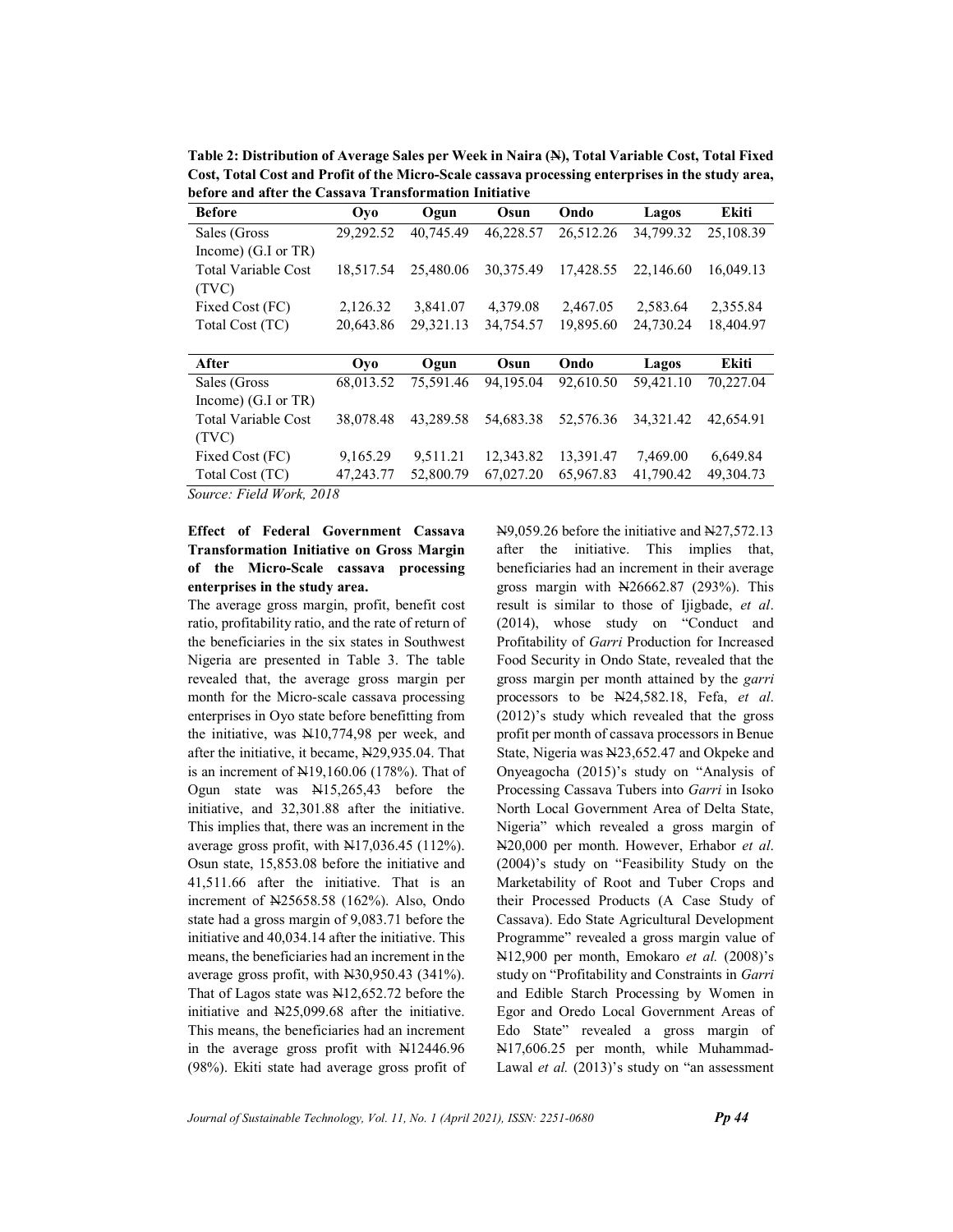of the economics of cassava processing in Kwara State, Nigeria" disclosed an average gross margin of N9,070. These findings are lower than that which was attained in this study.

Furthermore, Oyo state beneficiaries had on the average, gross profit per month of 8,648.66 before benefitting from the initiative, and 20,769.75 (140%), after the initiative, Ogun state was N11,424.36 before the initiative, and 22,790.67 (99%) after the initiative, Osun state, 11,473.43 before the initiative and 27,167.84 (137%) after the initiative. Also, Ondo state had a gross profit of 6,616.66 per month before the initiative and 26,642.67 (301%) after the initiative, Lagos state had 10,069.08 before the initiative and 17,630.68 (75%) after the initiative, and Ekiti state had 6,703.42 before the initiative and 20922.31 (212%) after the initiative. This result is similar to those of Ijigbade et al. (2014), whose study on "Conduct and Profitability of Garri Production for Increased Food Security in Ondo State, revealed N16,582.18 as an average profit per month attained by garri processors and Fefa et al. (2012)'s study which revealed that the average profit per month of cassava processors in Benue State, Nigeria was N21,009.63.

In addition, Oyo state had on the average a Benefit Cost Ratio of 1.42 (meaning for every N1 invested, N1.42kobo will be earned, that is a profit of 42 kobo will be made) before benefitting from the initiative, and 1.44, after the initiative, Ogun state was 1.39 before the initiative, and 1.43 after the initiative, Osun state, 1,33 before the initiative and 1.41 after the initiative. Also, Ondo state had a gross profit of 1.33 before the initiative and 0.41 after the initiative, Lagos state had 1.41 before the initiative and 1.42 after the initiative, and Ekiti state had 1.36 before the initiative and 1.42 after the initiative. These findings are not far from those of Ijigbade et al.  $(2014)$ 's study on conduct and profitability of garri production for increased food security in Ondo State, Nigeria. This study revealed that, the benefit cost ratio of garri producers in Ondo State, Nigeria was 1.33. Fefa et al. (2012), who found out in their study, cassava processing technology adoption and poverty reduction among operators in Benue State, Nigeria, that, the cassava processors in their study area, had a Benefit Cost Ratio of 2.73 (meaning for every N1 invested by the processors, they would get N2.73 as revenue, and gain N1.73 each. Adeyemo et al. (2010) who revealed that, the benefit cost ratio of the small scale farmers in Ogun State, Nigeria, was 1.33. Also, Ettah and Angba (2016), disclosed that, the return on naira invested was ₦1.41 which shows that farmers in the study area realized profit in cassava production as N1 invested will realize a profit of  $\mathbb{N}$  0.41. While Oluwasola (2010) revealed that, the benefit-cost ratio of cassava enterprise in Oyo state was 1.17. These results show that, the cassava production and processing business is profitable in Nigeria. Adeyemo et al. (2010)'s study on economic efficiency of small scale farmers in Ogun State, Nigeria also confirmed that the benefit cost ratio of small scale farmers in Ogun State was 1.8. Odediran and Ojebiyi (2017)'s study again observed that, majority of cassava processors in Southwest, Nigeria, gained 65 kobo for every one naira invested in cassava processing. Okpeke and Onyeagocha (2015)'s revealed that, for every one naira invested in the processing of cassava, into garri in Isoko North Local Government Area of Delta State, 65 kobo was gained. Erhabor et al. (2004), in the study they carried out in Egor and Oredo Local Government Area of Edo State concluded that, a return per naira invested of processing garri in the study area was N1.08 for garri and N1.56 for starch.

These results further revealed that the profitability ratio for Oyo state, on the average was 0.42 before benefitting from the initiative, and 0.44, after the initiative, Ogun state was 0.39 before the initiative, and 0.43 after the initiative, Osun state, 0.33 before the initiative and 1.41 after the initiative. Also, Ondo state had a gross profit of 0.33 before the initiative and 0.40 after the initiative, Lagos state had 0.41 before the initiative and 0.42 after the initiative, and Ekiti state had 0.36 before the initiative and 0.42 after the initiative. Adeyemo et al. (2010) who revealed that, the profitability ratio of the small-scale farmers in Ogun State, Nigeria, was 0.33. Ijigbade et al. (2014)'s again,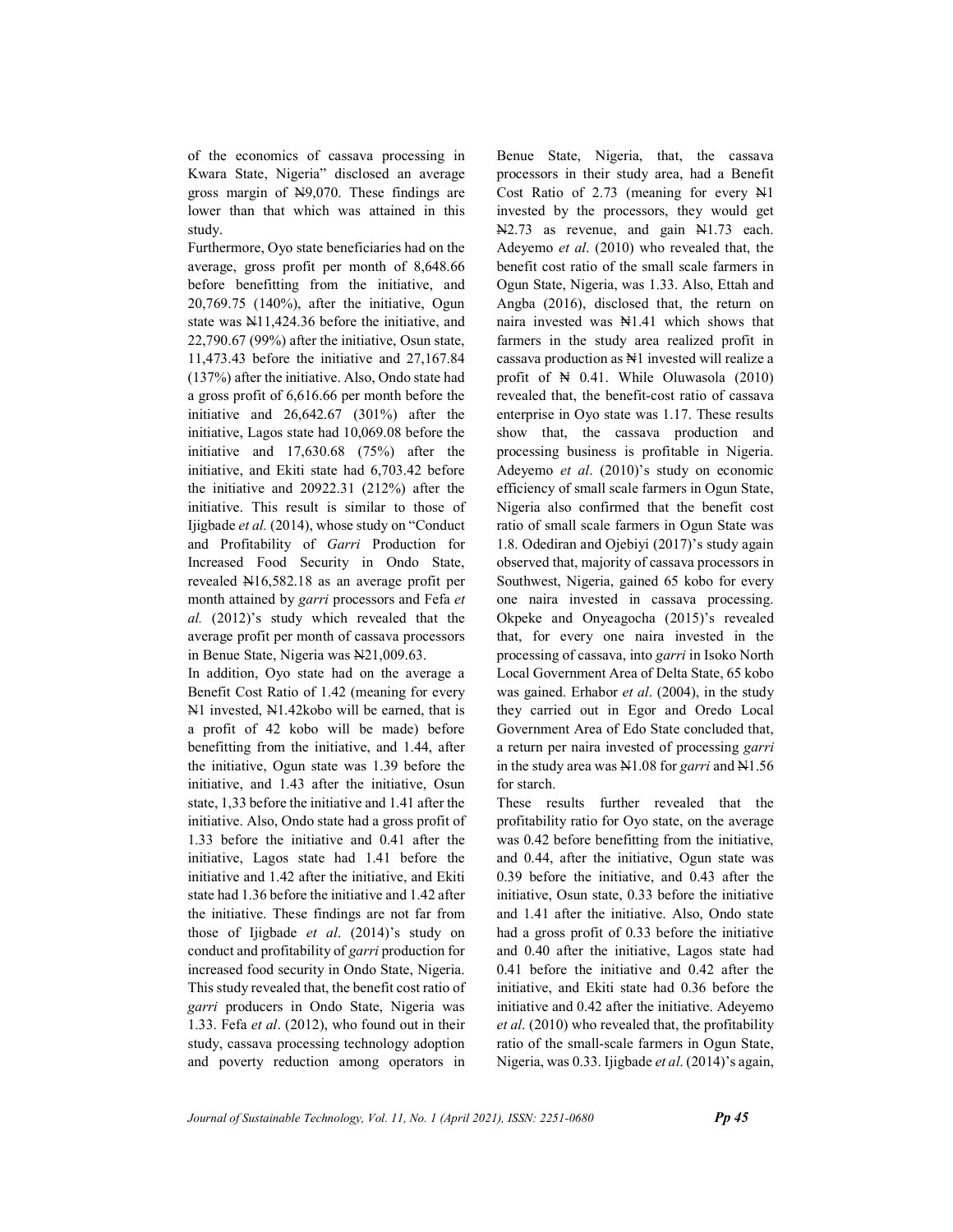revealed that, the profitability ratio of garri producers in Ondo State was 0.33. While, Ademiluyi and Ayodele (2014) and Ettah and Nweze (2016) disclosed that the profitability index for each naira invested by the adopters of improved cassava production business was 0.50 kobo. Adeyemo et al. (2010)'s study also affirmed that the percentage profit of small scale farmers in Ogun State was 80%.

While Oyo state's rate of return was 0.58 (which means, a unit cost of production would generate over 50% gain) before benefitting from the initiative, and 0.79, after the initiative, Ogun state was 0.60 before the initiative, and 0.75 after the initiative, Osun state, 0.52 before the initiative and 0.72 after the initiative. Also, Ondo state had a rate of return 0.52 before the initiative and 0.76 after the initiative, Lagos state had 0.57 before the initiative and 0.73 after the initiative, and Ekiti state had 0.56 before the initiative and 0.65 after the initiative. These results are also close to that of Olokunle (2016)'s study on socio-economic determinants and profitability of cassava production in Nigeria, which disclosed that, the rates of returns on cassava production in Nigeria was 55 per cent. This means that for every one naira (100 kobo) invested in cassava production is a net profit of 55kobo. Muhammad-Lawal, et al. (2013) observed that, the return on investment on garri processing was 30.88%. In addition, Oluwasola (2010) revealed that, the internal rate of return to cassava enterprise in Oyo state, was 1.84, while Fefa et al. (2012), found out that, the cassava processors in their study area, had a rate of return of 2.48. This again means that, a unit cost of production of cassava output, would result to more than two times gain.

Table 3: Distribution of Gross Margin, Profit, Benefit Cost Ratio, Profitability Ratio and Rate of Return of the Micro-Scale cassava processing enterprises in the study area, before and after the CTI, using Gross Margin Analysis

| <b>Before</b>                     | Oyo       | Ogun      | Osun      | Ondo      | Lagos     | Ekiti     |
|-----------------------------------|-----------|-----------|-----------|-----------|-----------|-----------|
| Gross Margin $(G.M)$ = Gross      | 10,774,98 | 15.265.43 | 15,853.08 | 9,083.71  | 12,652.72 | 9.059.26  |
| Income $(G.I) - TVC$              |           |           |           |           |           |           |
| Profit $(\pi)$ = Total Revenue    | 8,648.66  | 11,424.36 | 11,473.43 | 6,616.66  | 10,069.08 | 6,703.42  |
| $(TR)$ – Total Cost (TC)          |           |           |           |           |           |           |
| Benefit Cost Ratio = $TR / TC$    | 1.42      | 1.39      | 1,33      | 1.33      | 1.41      | 1.36      |
| Profitability Ratio = $Profit/TC$ | 0.42      | 0.39      | 0.33      | 0.33      | 0.41      | 0.36      |
| Rate of Return = $GM/TVC$         | 0.58      | 0.60      | 0.52      | 0.52      | 0.57      | 0.56      |
| After                             | Ovo       | Ogun      | Osun      | Ondo      | Lagos     | Ekiti     |
| Gross Margin $(G.M)$ = Gross      | 29,935.04 | 32,301.88 | 41,511.66 | 40,034.14 | 25,099.68 | 27,572.13 |
| Income $(G.I) - TVC$              |           |           |           |           |           |           |
|                                   |           |           |           |           |           |           |
| Profit $(\pi)$ = Total Revenue    | 20,769.75 | 22,790.67 | 27.167.84 | 26,642.67 | 17,630.68 | 20922.31  |
| $(TR)$ – Total Cost (TC)          |           |           |           |           |           |           |
| Benefit Cost Ratio = $TR / TC$    | 1.44      | 1.43      | 1.41      | 1.40      | 1.42      | 1.42      |
| Profitability Ratio = $Profit/TC$ | 0.44      | 0.43      | 0.41      | 0.40      | 0.42      | 0.42      |

Source: Field Work, 2018

 ANOVA Result on Profitability of the Micro-Scale Cassava Processing Enterprises in the Study Area, Before and After the Federal Government Cassava Transformation Initiative

 Table 4 shows the ANOVA result on the differences in average sales per week in Naira (N), total variable cost, total fixed cost, total cost, gross margin and profit of the micro-scale cassava processing enterprises in the study area, before and after the Federal Government Cassava Transformation Initiative. The p-value for gross margin is .005, while that of profit is .000. These values are less than the table value of 0.05. Based on this result, the null hypothesis H0, which states that there is no significant difference in the profitability of the micro-scale cassava processing enterprises in Southwest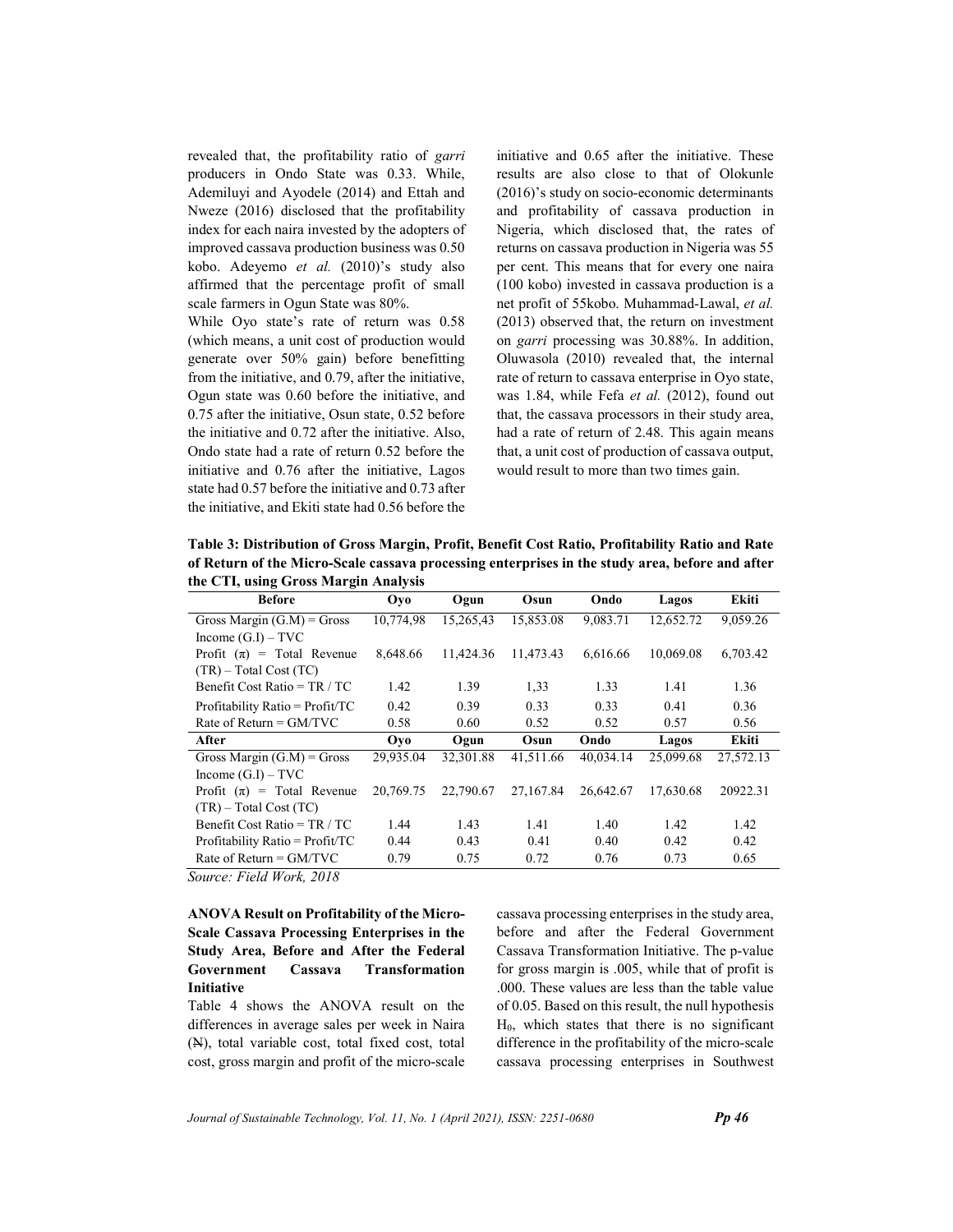Nigeria, before and after the FGCTI is rejected, and the alternate hypothesis which states that there is a significant difference in the profitability of the micro-scale cassava processing enterprises in Southwest Nigeria, before and after the FGCTI is accepted. This implies that the initiative had a significant effect

on the MSCPEs in the study area. This result is not in agreement with Olokunle, (2016) who asserted that, the presidential initiative and transformation agenda has been implemented with little or no impact on the cassava industry.

Table 4: ANOVA result on the differences in the profitability of the micro-scale cassava processing enterprises in the study area, before and after the CTI

| Total Cost (TC) Before* Total Cost (TC)<br>After                         | <b>Between Groups</b>  | 101225775.2652   |    | 101225775.2652 |       |      |
|--------------------------------------------------------------------------|------------------------|------------------|----|----------------|-------|------|
|                                                                          | Within Groups          | 293282923.67596  | 10 | 29328292.36759 | 3.451 | .009 |
|                                                                          | Total                  | 394508698.94116  | 11 |                |       |      |
| Gross Margin $(G.M)$ =                                                   | Between Groups         | 501939217771.49  | 1  | 501939217771.5 |       |      |
| Gross Income $(G.I)$ – TVC Before $*$                                    |                        | 2321108711085.9  | 10 |                | 4.662 | .005 |
| Gross Margin $(G.M)$ = Gross Income<br>$(G.I) - TVC$ ) After             | Within Groups<br>Total | 2823047928857.5  | 11 | 232110871108.6 |       |      |
| Profit $(\pi)$ = Total Revenue                                           | Between Groups         | 546592196.38800  | 1  | 546592196.3880 |       |      |
| $(TR)$ – Total Cost $(TC)$                                               |                        | 92156254.866483  | 10 |                | 59.31 | .000 |
| Before* Profit $(\pi)$ = Total Revenue (TR)<br>$-$ Total Cost (TC) After | Within Groups<br>Total | 638748451.25449  | 11 | 9215625.486648 |       |      |
| Total Cost (TC) Before* Total Cost (TC)<br>After                         | Between Groups         | 101225775.2652   | 1  | 101225775.2652 |       |      |
|                                                                          | Within Groups          | 293282923.67596  | 10 | 29328292.36759 | 3.451 | .009 |
|                                                                          | Total                  | 394508698.94116  | 11 |                |       |      |
| Gross Margin $(G.M)$ =                                                   | Between Groups         | 501939217771.49  | 1  | 501939217771.5 |       |      |
| Gross Income $(G,I)$ – TVC Before $*$                                    |                        | 2321108711085.92 | 10 |                | 4.662 | .005 |
| Gross Margin $(G.M)$ = Gross Income                                      | Within Groups          | 823047928857.5   | 11 | 232110871108.6 |       |      |
| $(G.I) - TVC$ ) After                                                    | Total                  |                  |    |                |       |      |
| Profit $(\pi)$ = Total Revenue                                           | Between Groups         | 546592196.38800  | 1  | 546592196.3880 |       |      |
| $(TR)$ – Total Cost $(TC)$                                               |                        | 92156254.866483  | 10 |                | 59.31 | .000 |
| Before* Profit $(\pi)$ = Total Revenue (TR)<br>$-$ Total Cost (TC) After | Within Groups<br>Total | 638748451.25449  | 11 | 9215625.486648 |       |      |

Source: Field Work, 2018

## **CONCLUSION**

This study revealed that majority (over 70%) of cassava processors in the study area are women and the average gross margin of the Micro-scale cassava processing enterprises in all the Southwestern States increased above 100% after participating in the Cassava Transformation Initiative. The Benefit Cost Ratio of all the States also increased above 75%. Furthermore, the Profitability ratio and the rate of returns increased for all the States. In summary, the result above disclosed that, the CTI had a significant effect on the profitability of the Micro-scale cassava processing enterprises in all the Southwestern States in

Nigeria. The p-value for gross margin was .005, while that of profit was .000. Thus, considering the high rate of improvement in the profitability of the Micro-scale cassava processing enterprises after participating in the initiative, it would be worthwhile for the government and all stakeholders in the cassava industry in Nigeria to help provide enabling environment for the industry to strive and extend the production of cassava as substitute for imported cassava products, use cassava as a source of poverty alleviation as well as earn foreign exchange from its processing.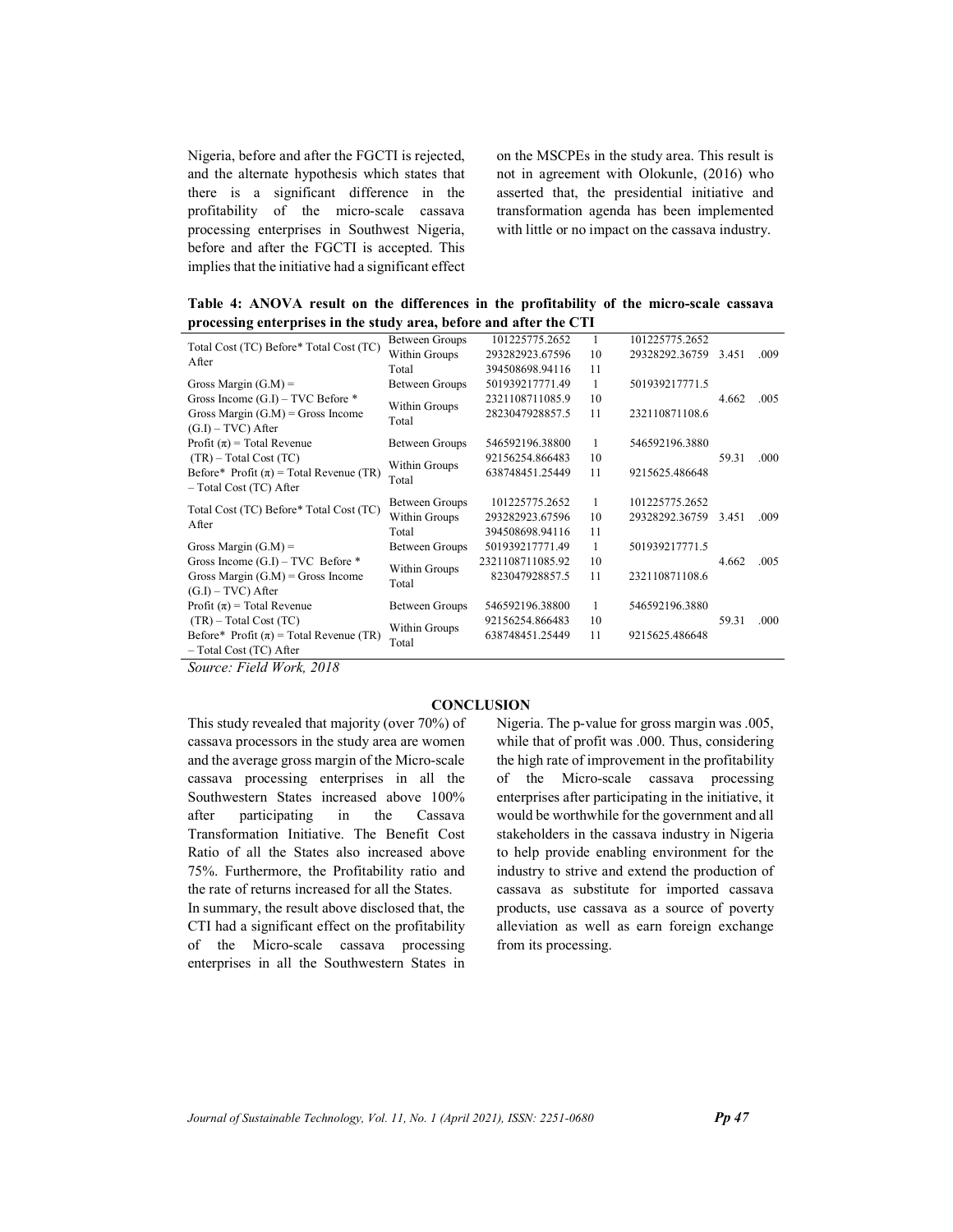#### **REFERENCES**

- Adebayo, K. (2009). Dynamics of technology adoption in rural-based cassava processing enterprises in South-West Nigeria. International Journal of Agricultural. Economics and Rural Development (IJAERD), 2(1), 15 –25.
- Ademiliyu, I.O. & Ayodele, J. (2014) Profitability of improved cassava production in Ohaozara Local Government Area of Ebonyi State, Nigeria. Proceedings of the conference of Nigeria association of agricultural economics held at the Federal University of Technology Akure, Nigeria, 170-180.
- Adeyemo, R., Oke, J. T. O. & Akinola, A.A. (2010). Economic efficiency of small scale farmers in Ogun State, Nigeria. Tropicultura, 28 (2), 84-88.
- Agboola, S.A. (1979). An agricultural atlas of Nigeria. Nigeria: Oxford University Press, 248.
- Arene, C.J. (2006). Measurement of resource productivity and the efficiency of labour use among small holder rice farmers in Nigeria. Modelling, Measurement and Control, 12(2), 13–15.
- Awoyinka Y.A. (2009). Effect of presidential initiatives on cassava production efficiency in Oyo State, Nigeria. Ozean Journal of Applied Sciences, 2(2), 185-193.
- Emokaro, C.O., Iluobe, R.O. & Alufohai, G.O. (2008). Profitability and constraints in garri and edible starch processing by women in Egor and Oredo Local Government Areas of Edo State. Proceedings of the 22nd annual national conference of farm management association of Nigeria, held at University Auditorium, North Core, University of Agriculture, Makurdi; 8th-11th September, 2008.
- Erhabor, P.O., Emokaro, C.O. & Abiola, M.O. (2004). Feasibility study on the marketability of root and tuber crops and their processed products (A case study of cassava). Edo State Agricultural Development Programme' Technical Report, 31.
- Ettah, O. & Angba, A.O. (2016). Analysis of cost and returns among cassava farmers in Cross River State, Nigeria. International Journal of Science and Research (IJSR), 5, (11) 111-114. Retrieved from: www.ijsr.net.
- Ettah, O.I. & Nweze, N.J. (2016). Analysis and determinants of technical efficiency among cassava farmers in Cross River State, Nigeria. International Journal of Innovative Research and Development, 5(10), 109-113.
- Farris, P.S. & Bendle, G.O. (2012). Marketing matrix. The definitive guide in measuring marketing performance. Upper Saddle River, New Jersey: Pearson Education Press.
- Fefa, J., Obute, C.O., & Ucherwuhe, S. I. (2012). Cassava processing technology adoption and poverty reduction among operators in Benue State, Nigeria. International Journal of Science and Research (IJSR), 309-317.
- Food and Agriculture Organization (FAO) (2005). A cassava revolution in Nigeria. FAO documentary repository file, 1-5.
- Foundation for Partnership Initiatives in the Niger Delta (PIND) (2011). A report on cassava value chain analysis in the Niger Delta, 1-80.
- IITA (2005a). Additional Funding Program Description. Cassava Enterprise Development Project (CEDP), submitted to the United States Agency for International Development (USAID) – Nigeria Mission and the Shell Petroleum Development Company (SPDC) – Nigeria by the International Institute of Tropical Agriculture Ibadan, Nigeria. March 21, 2005. p. ii-iv.
- IITA (2005b). Cassava Market Opportunity and Subsectors Analysis In: A Cassava Industrial Revolution in Nigeria: On FAO Documentary Repository Ill on the Internet pp. 1, 2.
- Ijigbade, J. O., Fatuase, A.I. & Omisope, E.T. (2014). Conduct and profitability of garri production for increased food security in Ondo State, Nigeria. IOSR Journal of

Journal of Sustainable Technology, Vol. 11, No. 1 (April 2021), ISSN:  $2251-0680$  Pp 48